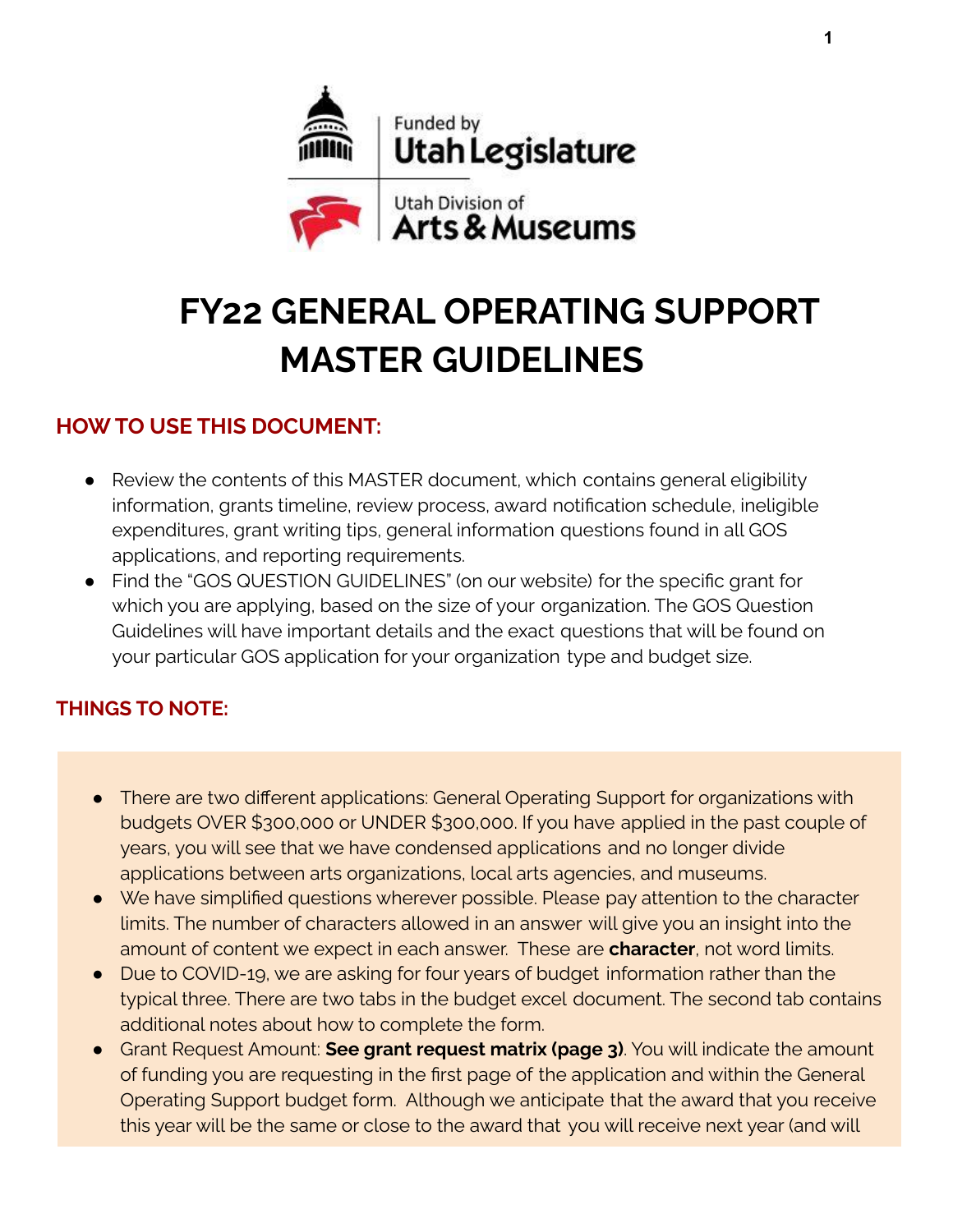not require an additional application), depending on the UA&M budget, your request should be for a single year, not for two years.

- We reserve the right to consider the number of years of funding, age of organization, location of organization, and depth of programming in awarding all grant applications.
- Government Agencies and Municipalities: One or more cultural organizations that exist under the same governmental entity are eligible to apply when they have different and distinct mission or purpose statements.

#### **MINIMUM ELIGIBILITY:**

**In order to receive general operating support, the applicant must be primarily an arts organization or museum.** An arts and cultural organization is defined as an entity with a primary purpose of providing arts, creative, or cultural programming/services. A museum must have a physical location in Utah that is open to the public and maintain an active collection. UA&M staff may assess this according to the organization's mission, purpose statement, and/or by its summary of core organizational programs and services. Organizations must be based in Utah.

- Arts Organizations: Organizations based in Utah with a mission that is primarily focused on the arts
- Museums: Museums with a physical location in Utah that are open to the public and maintain an active collection
- Local Arts Agencies: [Designated](https://artsandmuseums.utah.gov/wp-content/uploads/2018/12/2017-LAA-Designation-Form-fillable.pdf) Local Arts Agencies that function as a 501(c)(3) Nonprofit organization, government agency, or a hybrid of the two.**a**

# **GENERAL OPERATING SUPPORT GRANT OVERVIEW:**

The purpose of the General Operating Support Grant (GOS) is to invest in cultural organizations based in and serving the residents of Utah. General Operating Support Grants fund museums, arts organizations, and local arts agencies; applications are tailored for the size of the organization's budget.

Funds may be used to supplement general operating revenue. These grants are competitive and panel-reviewed. Funding levels are contingent on many factors, including resources available, number of applications, the written grant application, and demonstrated organizational excellence. A two year grant can be re-evaluated and adjusted by the appropriate UA&M board if deemed necessary.

All [application](https://utahdcc.secure.force.com/portal/)s must be submitted online through the grant application portal. If you do not currently have access to the portal, it can take up to two business days to receive a portal account. If there has been a change in staffing at your organization, please contact us so we can set up the correct account for access to our portal.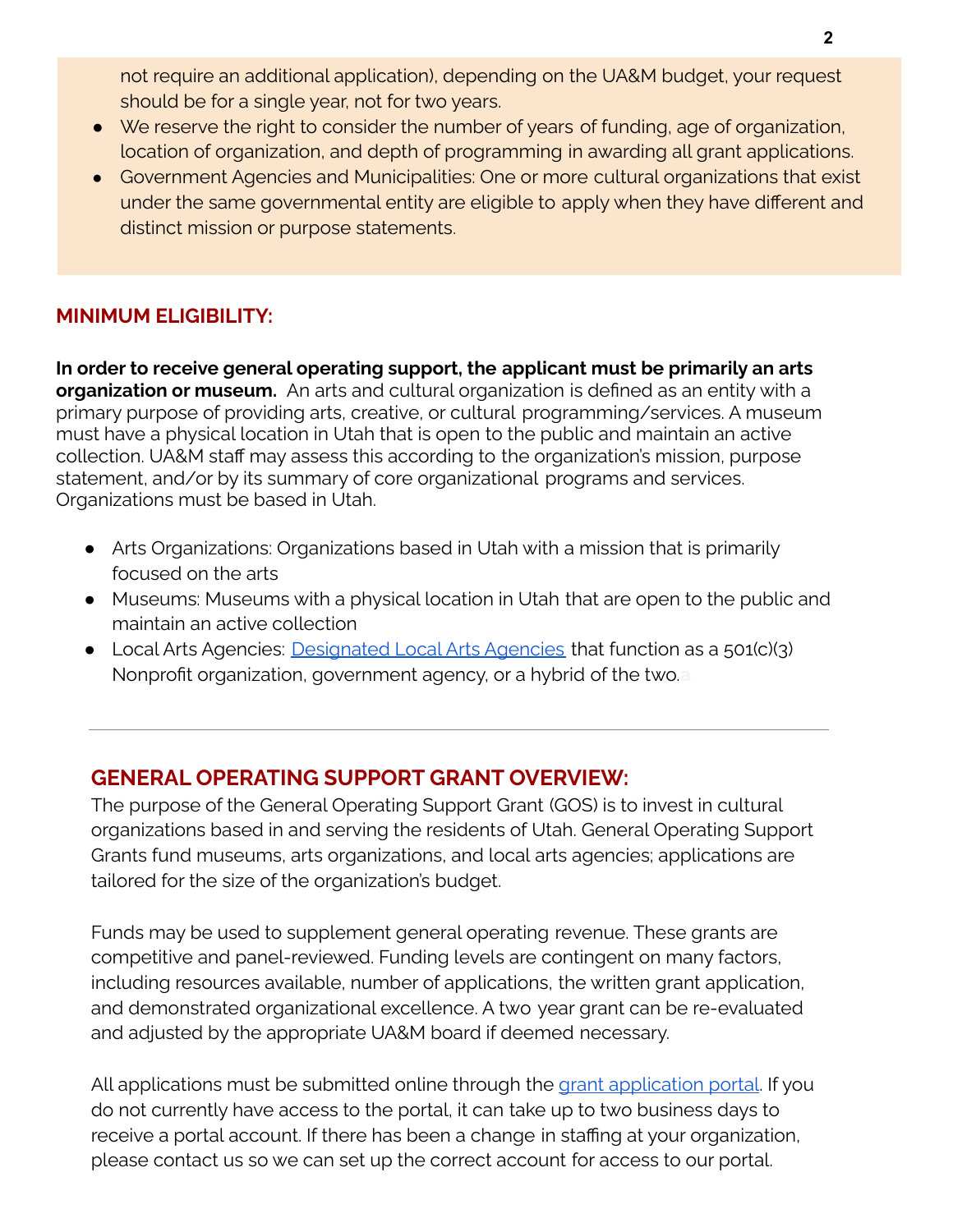### **UPDATE TO TWO YEAR GRANT CYCLE:**

In 2019 we moved to a two year cycle for grants. With the additional allocation of funding from the legislature for FY22 and to better accommodate and respond to organizations' needs due to the COVID-19 pandemic, we are requesting **all organizations** re-apply this year (FY22) so that we can start anew with our two year cycle. For all funded applicants in FY22, FY23 will be an off-year, and FY24 will be an on-year. This new schedule will apply to all grantees. All other schedules will be void.

Please see below for more details on the schedule.

- ➢ **FY22 (July 1, 2021 - June 30, 2022):** Applications due August 6, 2021 for FY22 funding. FY21 final reports will be due at the same time and are included in the online application.
- ➢ **FY23 (July 1, 2022 - June 30, 2023):** No application required (off-year for all grantees). Interim report will be due (date TBD) for all applicants to report on funds granted in FY22.
- ➢ **FY24 (July 1, 2023 - June 30, 2024):** All organizations will apply again for funding. Final reports will be due for expenditure of FY23 funding.

#### **GOS GRANT APPLICATION QUESTIONS:**

You will complete a grant application that aligns with your organization's budget (over or under \$300K). In addition to these *Master Guidelines,* please review the appropriate *Question Guidelines* for the grant for which you are applying. All Question Guidelines can be found on the grants [website.](https://artsandmuseums.utah.gov/general-operating-support-gos-grants/)

#### **GRANT REQUEST MATRIX:**

This is the amount of money you can request. The total amount of UA&M funding available for grants will affect the amount of money that any single organization can receive. Your request does not guarantee funding, and we will not be awarding more than is requested. You will not be penalized for the size of your request.

| <b>Organization Revenue (see note below)</b> | <b>Request Amount</b> |
|----------------------------------------------|-----------------------|
| \$500,000 and higher                         | 5% of revenue         |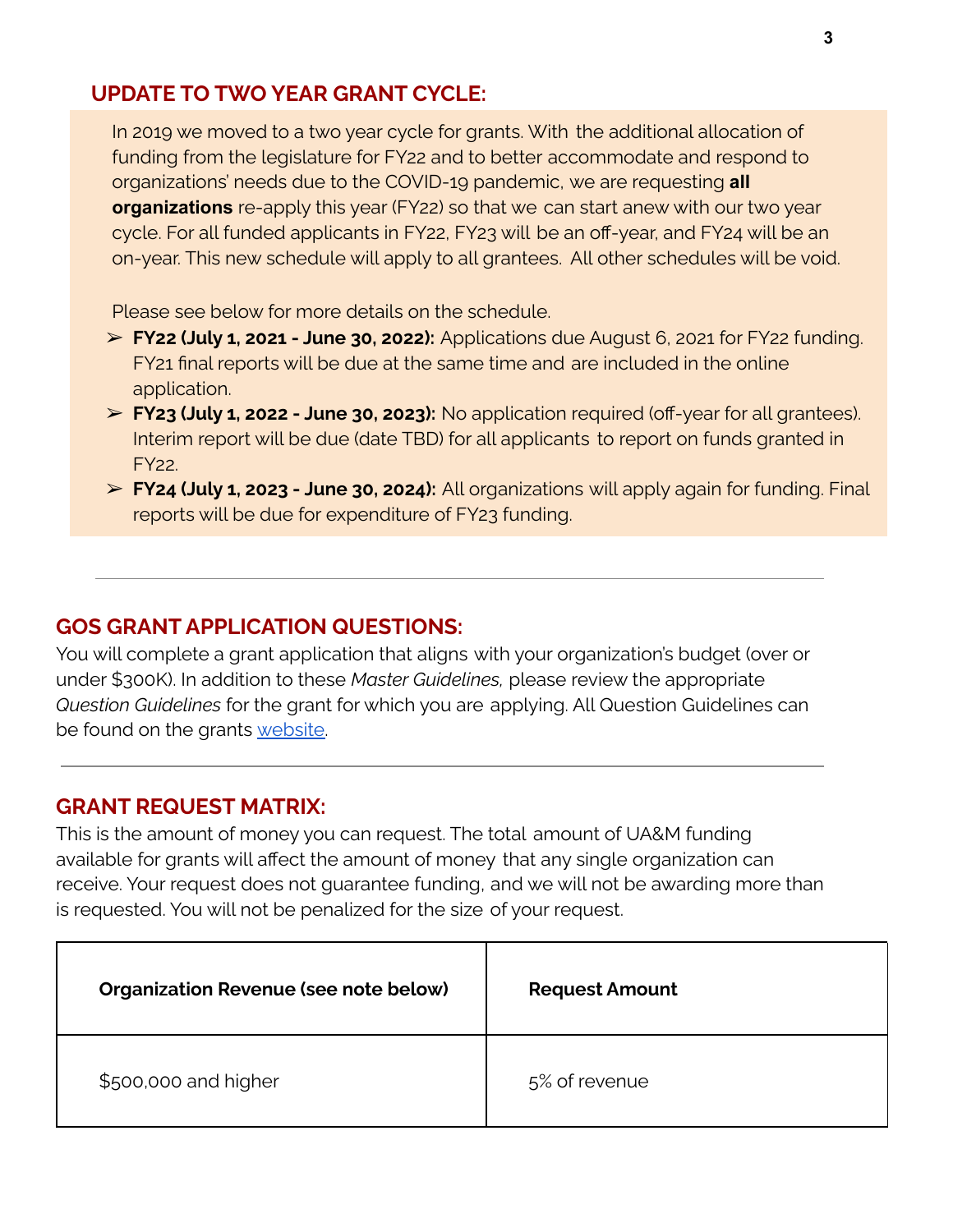| \$300,000 to \$500,000                                                                                                                                                                                                                                                                                                                    | 7% of revenue  |  |
|-------------------------------------------------------------------------------------------------------------------------------------------------------------------------------------------------------------------------------------------------------------------------------------------------------------------------------------------|----------------|--|
| Up to \$300,000                                                                                                                                                                                                                                                                                                                           | 35% of revenue |  |
| The revenue number for this budget table should come from your most recent<br>completed and verifiable fiscal year (Line D39 of Operating Budget Form). Pandemic<br>exception: if the most recent completed and verifiable fiscal year is dramatically reduced<br>due to COVID-19, you may use the number from the year that precedes it. |                |  |
| All GOS grants must be cash-matched 1:1.                                                                                                                                                                                                                                                                                                  |                |  |
| Do not include capital campaign funds in your revenue number.                                                                                                                                                                                                                                                                             |                |  |
| Organizations that are younger than three years or have not received funding from UA&M<br>in the past will receive additional scrutiny and may receive smaller grant awards.                                                                                                                                                              |                |  |
| The Governor-appointed and legislature-approved Utah Museums Board and Utah Arts<br>Board may make adjustments to awards. Boards have the authority to make changes to<br>the funding formula guide during the budget allocation process.                                                                                                 |                |  |
| <b>GRANT TIMELINE:</b>                                                                                                                                                                                                                                                                                                                    |                |  |
| Grant Opens: Friday, June 11, 2021<br>Grant Closes: Friday, August 6, 2021 at 5:00 P.M. MST<br><b>Panel Review: September 2021</b>                                                                                                                                                                                                        |                |  |

- **Funding Notification: After October 15, 2021**
- **Payment Disbursed: After receipt of signed contract**
- **Interim/Final Report: According to schedule on Page 3**

## **GRANT REVIEW PROCESS:**

Grants (funding awards) made by the Utah Division of Arts & Museums support arts, museums, and cultural experiences in communities statewide. Grants are intended to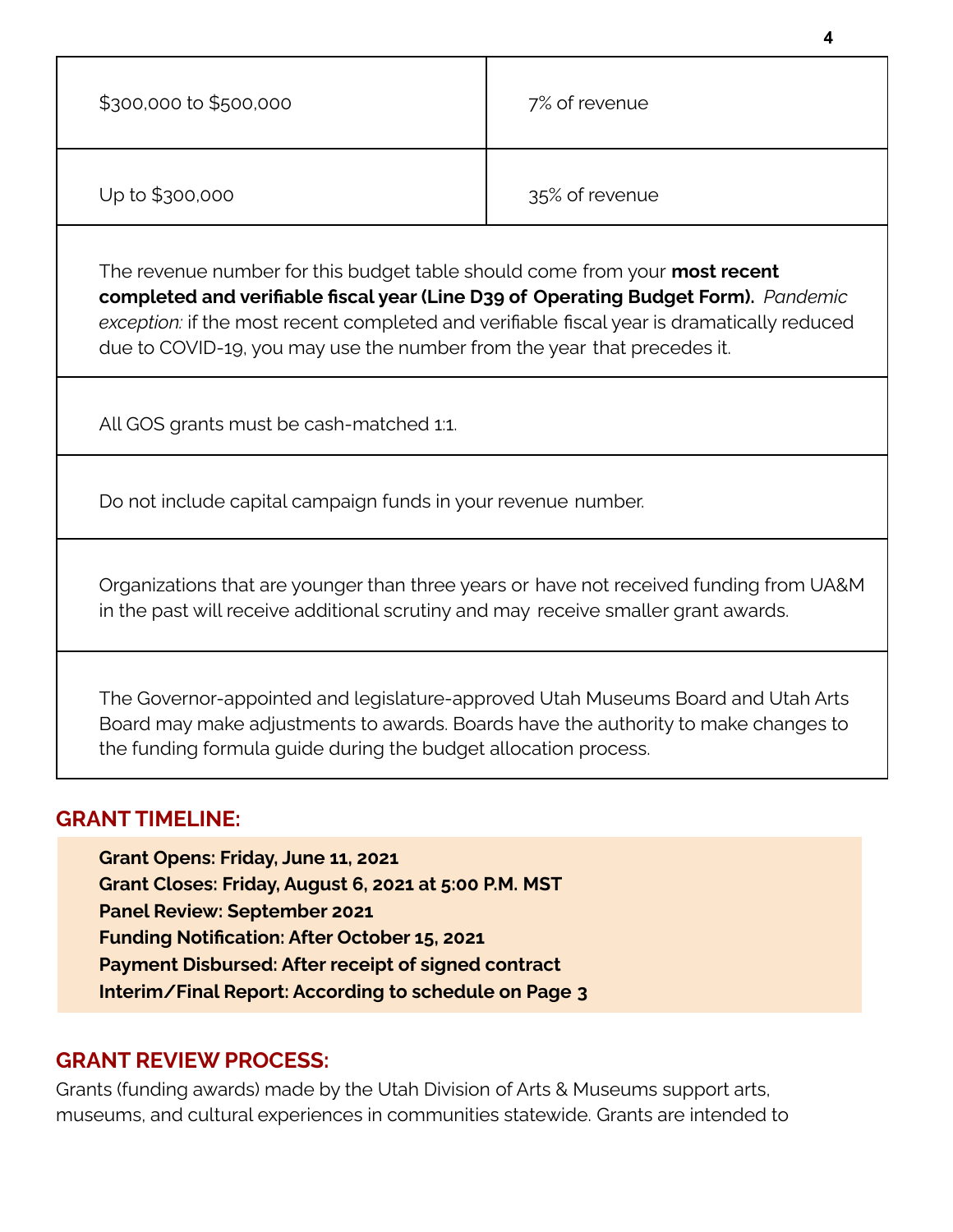provide Utah residents with opportunities to participate in cultural activities. Grant panels work diligently to evaluate grants according to best practices in the industry.

Eligible applications will be reviewed by UA&M staff and a panel of community professionals. (We welcome [applications](https://artsandmuseums.utah.gov/grantpanels/) to participate as a panel reviewer). Each review panel will evaluate applications based on the criteria outlined in the guidelines. All grant allocations are approved by either the Utah Museum Services board or the Utah Arts board. The appropriate board will review and approve final funding recommendations. The Utah Division of Arts & Museums (UA&M) is a state agency that provides public funding for arts and museums. As a public entity, it reserves the right to make final decisions about the use of public funds for projects, programs, acquisitions, commissions, or other activities as deemed appropriate by the Division and/or board. No organization or individual is guaranteed funding from one year to the next. Funding levels are contingent on many factors, including resources available, number of applications, a written application, and meeting specified criteria.

UA&M takes the responsibility of awarding public funding seriously. UA&M carefully follows grant review and award procedures as permitted by statute and board policies. UA&M reserves the right to revoke awarded public funds (current, multi-year, and/or future) as deemed necessary. The revocation of any public funds will be taken under consideration by the appropriate state board.

# **GRANT ELIGIBILITY POLICIES:**

- ➢ Organizations may only receive one Utah Division of Arts & Museums grant per fiscal year. Exceptions to the one grant per organization are OnStage and Partnership Grants.
- $\triangleright$  Government Agencies and Municipalities: Cultural organizations that exist under the same governmental entity are eligible to apply when they have different and distinct mission or purpose statements.
- ➢ UA&M restricts its funding to organizations based in and primarily serving the residents of, or visitors to, Utah.
- ➢ Grants require a minimum of a 1:1 cash match. Cash matches come from earned or raised income. The cash match can be used to pay for items that UA&M is unable to fund.
- $\triangleright$  Charitable Solicitations Permit: Unless otherwise exempt, all organizations that solicit funds for a charitable purpose are required by Utah law to register as a charitable organization with the Utah Division of Consumer Protection. In your application (if you are not a government agency or educational institution), we will ask you to provide a copy of your current Charitable Solicitations Permit. You must upload either a current CSP or a brief explanation of your exemption. If you have questions about whether this applies to your organization, you can read the law or contact the [Department](https://consumerprotection.utah.gov/businesses/charities.html) of Consumer Protection. The application for permit is not considered proof of registration.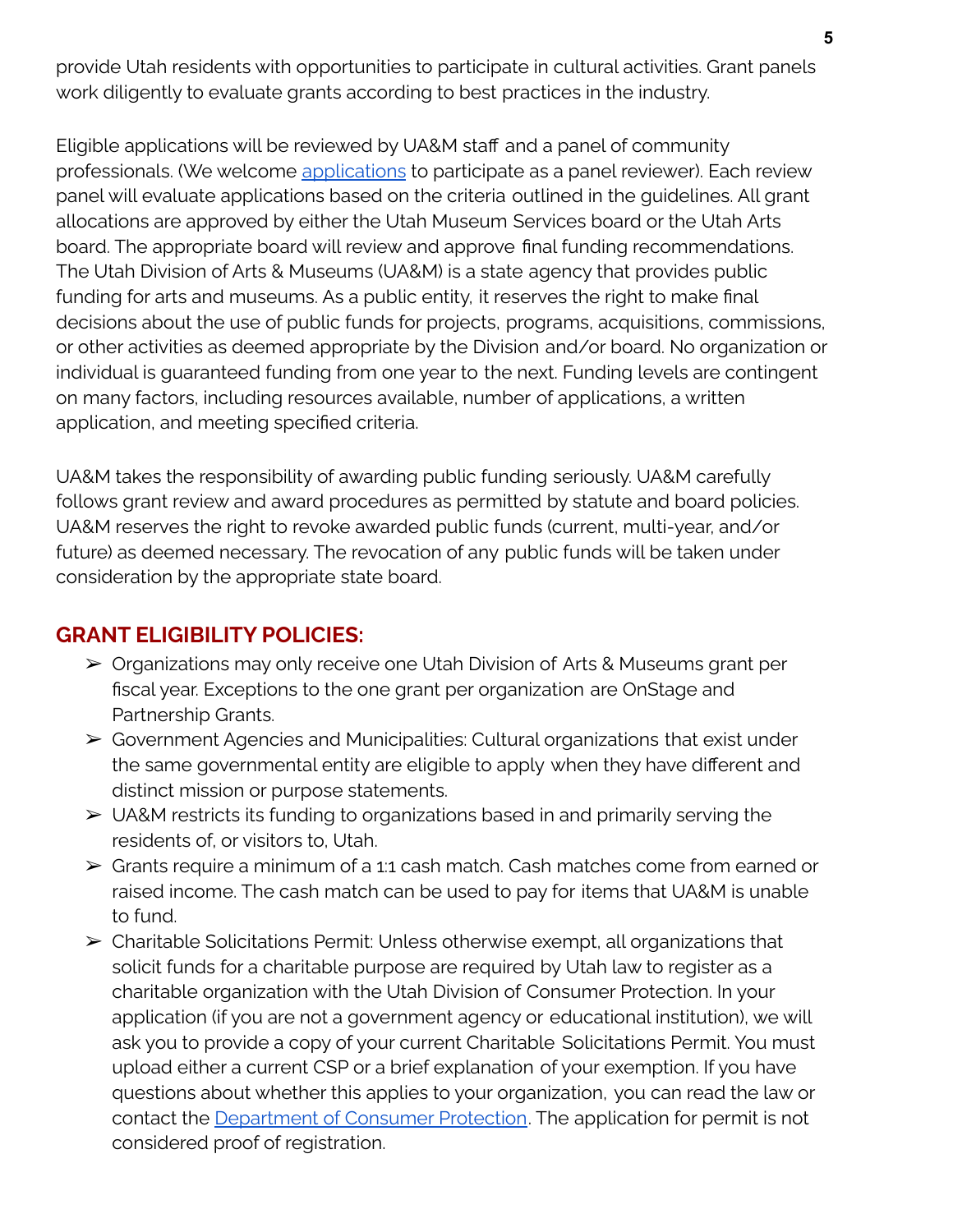- ➢ All organizations applying for grants must have a DUNS number. For more information on applying for a DUNS number, [click](https://artsandmuseums.utah.gov/wp-content/uploads/2019/01/DUNSInstructions_2017.pdf) here.
- ➢ Indirect costs for facilities, administration, or other overhead are restricted to the federally-negotiated indirect cost rate or the de minimis cost rate, not to exceed 10%.
- ➢ UA&M funds received from this FY22 GOS grant process must be spent between July 1, 2021 and June 30, 2022 (FY22). Because these are two-year awards, the intent is that the second year award amount will be the same as the first, but if the UA&M budget changes, awards will be adjusted equitably across all grant awards. A new contract will be issued in the second year after the interim report has been submitted.
- ➢ Interim and Final Reports: Grantees are required to file reports annually. If your organization fails to file a report to the division, the following year, the organization will be considered ineligible for funding for one year. Delinquent reports must be filed in order for the organization to be considered eligible again. Please see the schedule on page 2 of these guidelines.

**Educational Institution Eligibility**. Universities, colleges, and higher education institutions are subject to the following restrictions:

- Programming for which grant funding is sought must be open to the general public and easily accessible. The public (meaning those outside the institution) must compose a significant percentage of those involved in or served by the activities.
- Academic awards and/or work, including fellowships, scholarships, or tuition fees for student work, are not allowed.
- Events and services funded by the grant must be supplementary to regular curriculum. Grant funds cannot be used to support projects involving classes or workshops for which college credit is given.
- Overhead expenses must follow the federal funding guidelines set by the Federal Office of Management and Budget
- Institutions are limited to no more than one grant to the same academic department in any given fiscal year.

**Legislative Pass-Through/Direct Line-Item Funding:** The following criteria apply to organizations receiving pass-through or direct line-item funding (also known as legislative appropriations).

- Organizations that receive ongoing legislative pass-through funding for operating support are not eligible for UA&M grant funding
- POPS, iSEE, and State Museum Funding are not considered pass-through funding that duplicates UA&M grant awards.
- Organizations that receive one-time legislative pass-through funding for operating expenses shall not receive UA&M funding in the same year they receive legislative pass-through.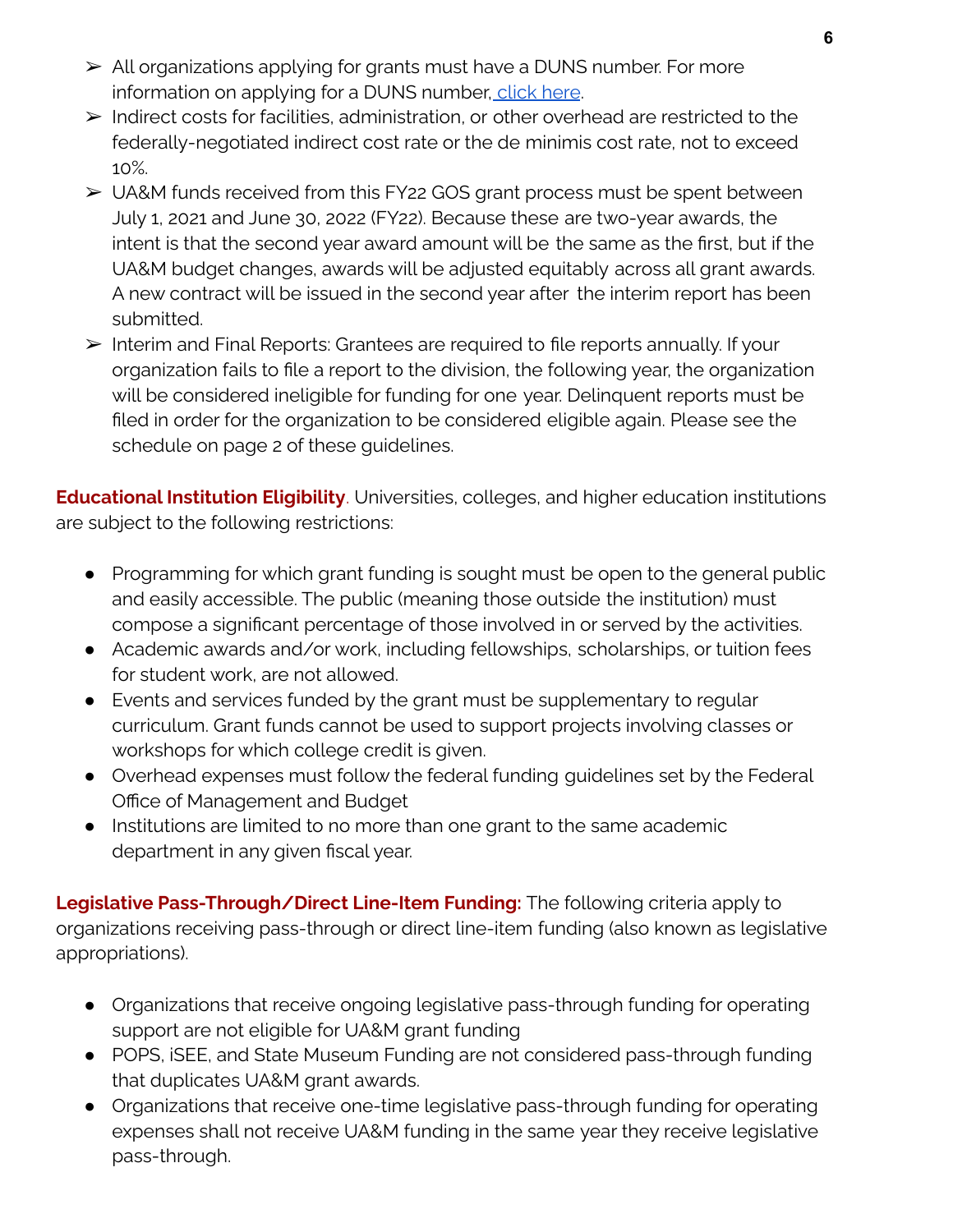- Grant requests from organizations that receive one-time pass-through funding for a specific project may be subject to review for eligibility by the Executive Committee of the Utah Arts Board or Utah Museums Board. Funds allocated by line-item pass-through from the legislature and UA&M competitive grants shall not be for similar activities.
- Organizations that receive a pass-through allocation from a department other than Heritage & Arts may be subject to review by the Executive Committee of the Utah Arts Board or Utah Museums Board. if the activities seem similar to a grant application in the same year as the allocation.
- Organizations that receive pass-through funding for capital projects are eligible for UA&M funding.

*\*This policy may be evaluated by the boards in the event of increased funding from the Utah State Legislature. The boards will also be consulted in respect to funding decisions made by the legislature in the second year of this grant cycle.*

# **GRANTEE RESPONSIBILITIES:**

- **Electronic Contract Signatures:** We have implemented an electronic signature process through CongaSign for our grant contracts, contract amendments, etc. You will receive an email notifying you of your grant award. The email will ask you to confirm contact information for your organization. We will not send your contract until you reply to the award letter email. You will sign the contract electronically in order to receive payment. Contracts that are not signed within three months of issuing may be withdrawn.
- **Adhere to grant contract:** All grantees are required to sign a State of Utah grant contract. Grantees will need to comply with what is outlined in the contract. Failure to do so may lead to recapture of grant funds.
- **Acknowledge the source of your funding:** Use the new Logo and [Usage](https://artsandmuseums.utah.gov/wp-content/uploads/2020/08/AM_LogoUsageGuide_FINAL.pdf) Guide. We are launching a new thank-you campaign to help patrons throughout the state better understand the relationship between their elected officials and the funding that UA&M distributes through the grant system. The Legislature and Governor are incredibly supportive of the cultural landscape of Utah, and we need your help to let all Utahns know how state funds are serving people. The following logos are available electronically on our [website](https://artsandmuseums.utah.gov/logos/).
	- o In addition to the above logo, arts organizations must also recognize the National Endowment for the Arts.
- **Complete an interim or final report form online at [uamgrants.utah.gov](https://utahdcc.secure.force.com/portal/) as instructed in the award letter.**
	- o List your organization name and event information on [NowPlayingUtah.com](https://www.nowplayingutah.com/how-to-submit/).
	- Write a letter (can be via mail or email) of appreciation to your legislator(s) thanking them for the grant funding, and keep a copy to submit with your final report.